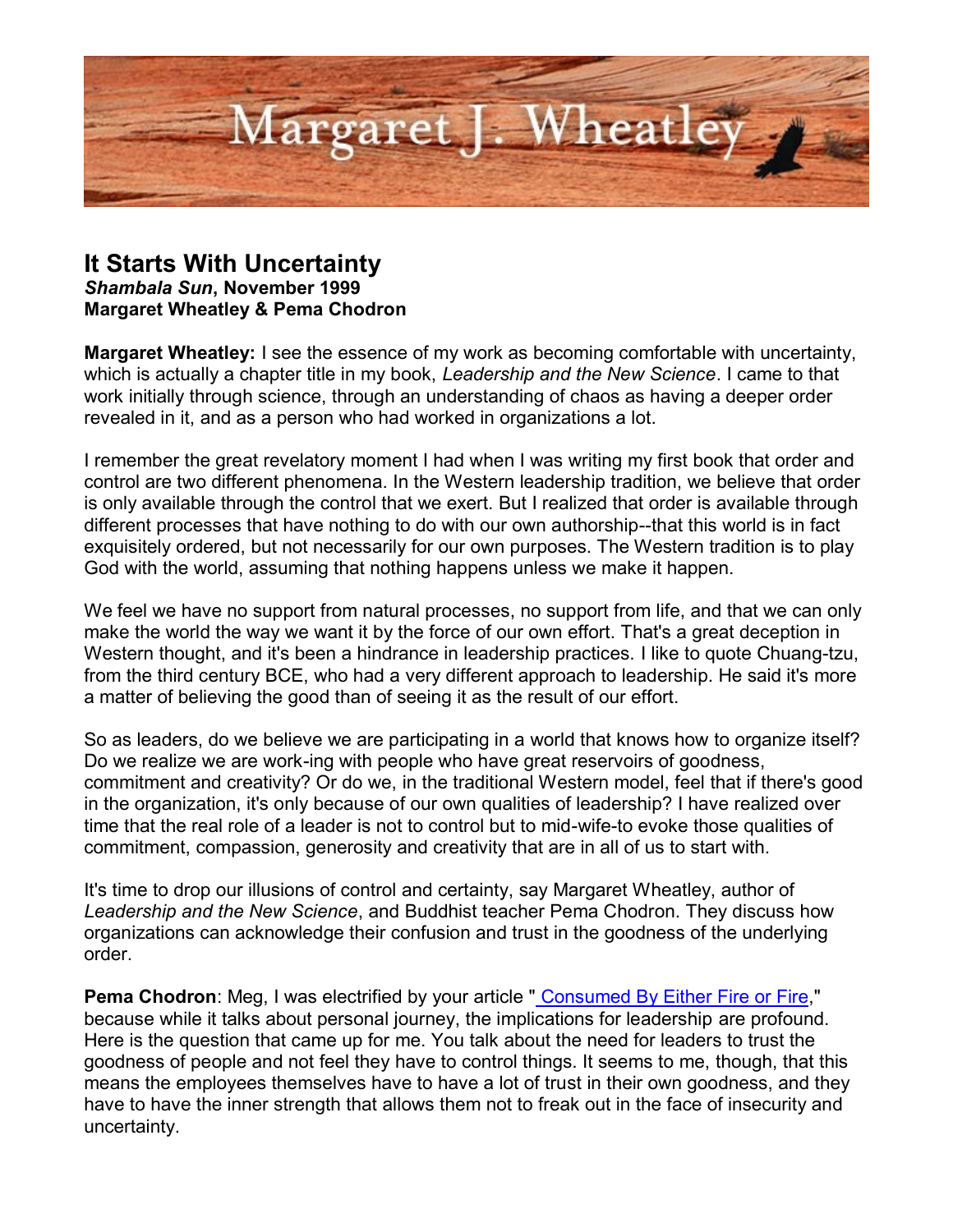I would guess that the traditional leadership policies you're trying to change come from the fact that people are so afraid of paradox, so afraid of uncertainty. It takes a lot of bravery even to consider that uncertainty is not a threat, that in fact it's creative and powerful.

I spend a lot of time in my own teaching proclaiming that truth, and it makes me realize again and again how it comes back to the individual journey of mindfulness. It requires being able to look bravely at yourself without running away from what you see, because resting with the ugliness, the chaos and the confusion in yourself is the path to happiness and cre-ativity and flexibility.

To me, the point where people get stuck is exactly here. They have so little trust in their ability to rest with negativity and uncertainty that whenever they detect a hint of paradox or not knowing, they become afraid and do all kinds of conformist, fundamentalist things to become secure again.

**Margaret Wheatley**: In your book *When things Fall Apart* you quote Trungpa Rinpoche as saying that this is a dark time when people lose faith in themselves and so lack courage. To me, that's a very dear statement of what's going on now, because we are at a point where we feel very badly about who we are as a species. There is all this self-loathing and the messages we give each other are filled with what's wrong with us. Whether it's at the individual or organizational level, we're focused on pathology and use a lot of very negative terms to describe our experience.

Then if that self-loathing is combined with a culture that emphasizes control, it holds you accountable for making things work all the time-without failing, without feeling confused or overwhelmed by uncertainty. We hold each another accountable for achievements that are in fact impossible, because we can't pretend that chaos doesn't erupt in our lives and that we have it all figured out. We just can't pretend that. But our organizations insist on that illusion and make us feel badly for not being able to live up to it. These world views converge on us and we're left loathing ourselves and feeling overwhelmed.

"Leaders are so afraid of paradox, so afraid of uncertainty. It takes a lot of bravery even to consider that uncertainty is not a threat, that in fact it's creative and powerful. "

Yet I also know people have a clear recognition that most of us are good and want to serve others. We know compassion is available in our selves and that we will experience compassion from others. So many people are realizing that the only way to go through this increasingly crazy time is to focus on ourselves not in a narcissistic way, but understanding that the source of peace and the place to find rest is within.

**Pema Chodron:** The thing that intrigues me is how society and organizations can encourage the things that meditation fosters at the individual level. It was very much Trungpa Rinpoche's vision that we work at both the individual and community levels. He talked a lot about enlightened society-about creating communities that foster this trust in the goodness of human beings. We think too

small; we are confined by our beliefs, and one of the main beliefs that confines us is in our own inadequacy, our own imperfection. Before you can truly know what compassion is, you have to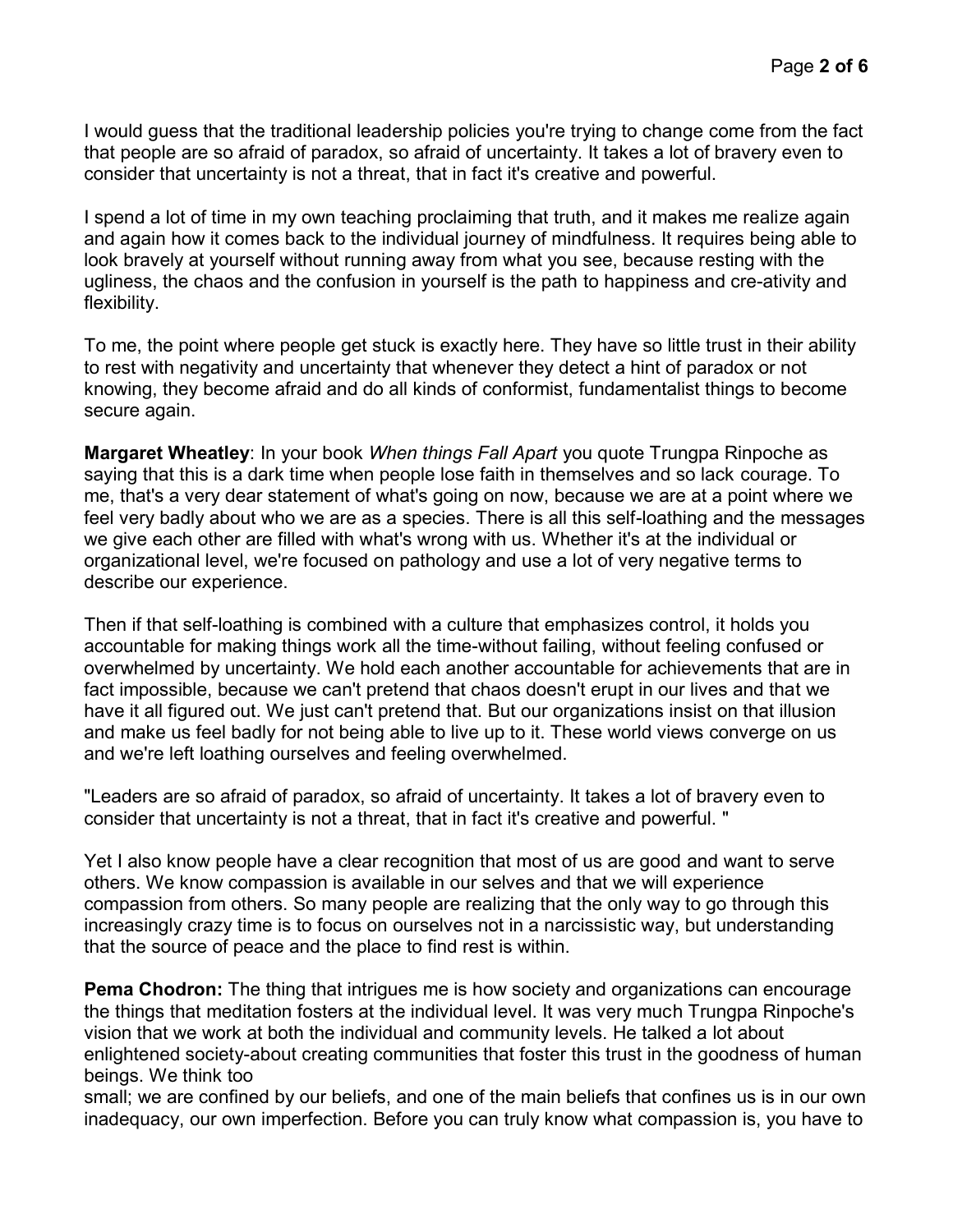develop equanimity towards that which is threatening, disagreeable or fearful. Equanimity and compassion don't come from transcending these things; they come from moving closer to what scares you, threatens you, causes you to become aggressive and selfish, and so forth.

This requires a lot of courage, but I find that's a message people can accept. Interestingly, the idea of developing courage doesn't seem to trigger people's inadequacies. I think they know they have some courage. The problem is they think they're supposed to be courageous in facing the outside world, whereas what is so profoundly transformative is the courage to look at yourself. It's the courage to not give up on yourself, even though you do see your aggression, jealousy, meanness, and so on. And it turns out that in facing these things, we develop not self-denigration but compassion for our shared humanity. One of the things you ask in your article is, how did the shadow disappear in our pursuit of looking for the light? How is it that the shadow just disappeared, when things are actually so unpredictable and surprising? We have to realize that these very things are the seeds of loving-kindness towards oneself and real compassion for others.

**Margaret Wheatley:** One of the things I've learned from science is that what's true at one level is true at other levels. So if processes are true at the level of the individual, we are going to find they also work at the level of community, organization or nation. For example, I see these same processes at work at the national level in South Africa. Their effort to face the truth of apartheid through the Truth and Reconciliation Commission has been a powerful teacher to me.

The process started with the whites saying, well, we won't listen because they're going to distort the truth for their own advantage and we'll have no control over it. Instead, what happened was that as the victims of torture came forward, as mother after mother spoke about the loss of her child or husband, it became a shared national experience of listening to people's human stories. And over time it allowed the whites to see the humanity of black South Africans, to see that they experienced the same sense of loss, the same grief as they did. To see them as human was a profound shift in the national sensibility, because any form of terrible treatment such as apartheid depends on denying the humanity of the victims.

What I learned from this is that first of all we need to listen to one another's stories. We really need to acknowledge the other's experience as they present it to us, and out of that comes the possibility of a different relationship. When we are aware of the other's humanity, so much becomes possible in terms of working with each other.

Pema Chodron: This is what I have been discovering again and again. We assume that by moving closer to suffering we would spiral down, but it's amazing what a source of inspiration it is to face it together. It surprises us that the darkness is a source of inspiration.

**Margaret Wheatley:** The experience of facing ourselves at the individual level also helps us be together differently at a societal level. What I'm finding is that independent of any explicit spiritual basis, when people in organizations are able to tell the truth of their experience to each other, it addresses the questions of who really we are in an organization and what we are really learning. What do I feel about how this team is working, truthfully? What have I learned today about doing this project? There has been so much avoidance of being together in our humanity in our organizations that we don't ask these kinds of questions. But I find it's truly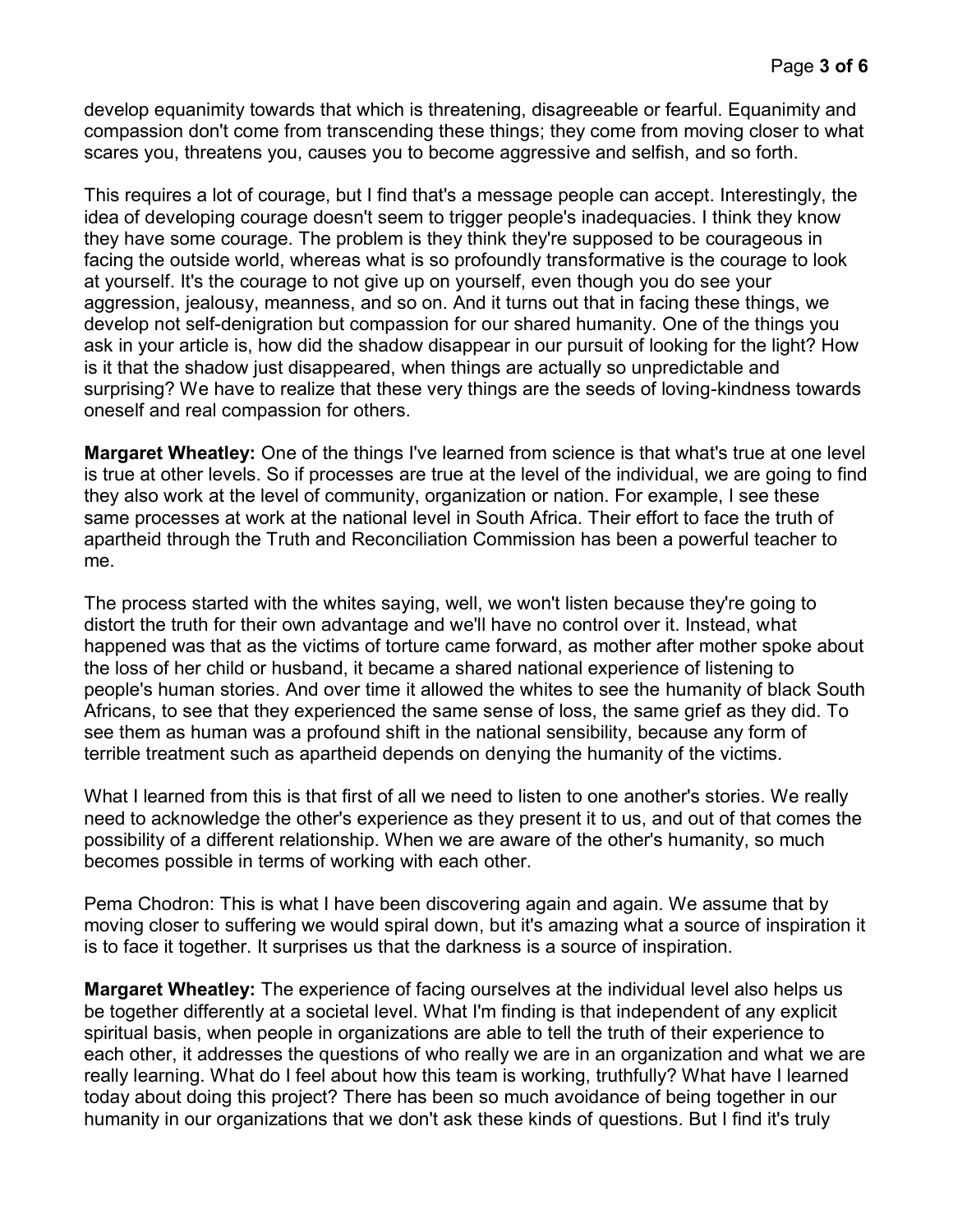transformative when we start telling the truth to one another, including our mistakes, including our confusion. We summon something deep in all of us any time we speak together about the truth of our experience of being human. Like you, Pema, I think people want to be courageous. We really want to be more noble, and we want to speak for the things we see and the things we believe. This doesn't have to be grounded in any spiritual practice, but it always takes people there. Whether it's in a government office, a meditation center or a large corporation, whenever we can truly encounter one another in all of our humanity, we get past the illusion that everything works accord-ing to plan and we never feel uncertain. This is the great imprisonment we're trying to find our way out of, and one way to do it is to speak truthfully to one another about our experience. Then we experience a great recognition of being in the presence of other human beings. Whether it's through suffering or joy, what we're really seeking is that moment of recognizing another human being. That's always joyful in some way.

**Pema Chodron:** This is what I would consider a spiritual journey, although it doesn't have to have any of the religious labels. When people are courageous enough to express their experience-their inspiration as well as their disappointment and failure-that's the basis of awakening, of spiritual awakening. Of course, our experience is colored by our own take on reality.

**Margaret Wheatley:** Yes, until you get to the enlightened state.

**Pema Chodron:** But even when we're talking about the enlightened state, the path still seems to be one of waking to each moment as honestly as we can, and being willing to communicate with other people without feeling shame about exposing our defects. Because when we are willing to expose our defects, we expose some kind of heart to other people. Curiously enough, people respond more to our honesty about our imperfections than they do to our perfections. When we're honest about our difficulties with a project, or with another individual, or whatever, everyone in the room sort of resonates with the bravery of someone who's courageous enough to express their pain. It's so fascinating that that's what inspires people.

**Margaret Wheatley:** The experience of really listening to another human being is the source of our willingness to love them. Someone just gave me a t-shirt that says, "You can't hate someone whose story you know." That works at every level. The difficult issues in our society will not be resolved until we can listen to people's experience of things like racism and sexismjust listening without trying to defend ourselves.

"Uncertainty is more appropriate to a world that is so perplexing to us. When people hear that they relax, and what comes next is the possibility of courage."

In organizations, we're blinded to the power of honest communication because we fear it will take us down the road of guilt and accusations, that it will fracture our relationships rather than heal them. We really don't want any more meetings because all we've done for years is accuse and yell at each other, trying to push our own agenda through this very dense resistance. We can't see the power of these very simple processes that would bring us to this great place of opening to one another. Yet when we finally realize the truth of who we are, and really hear people's stories, it truly changes our capacity to be together.

The first thing that arises when we open up to each other is a great sigh of relief. We realize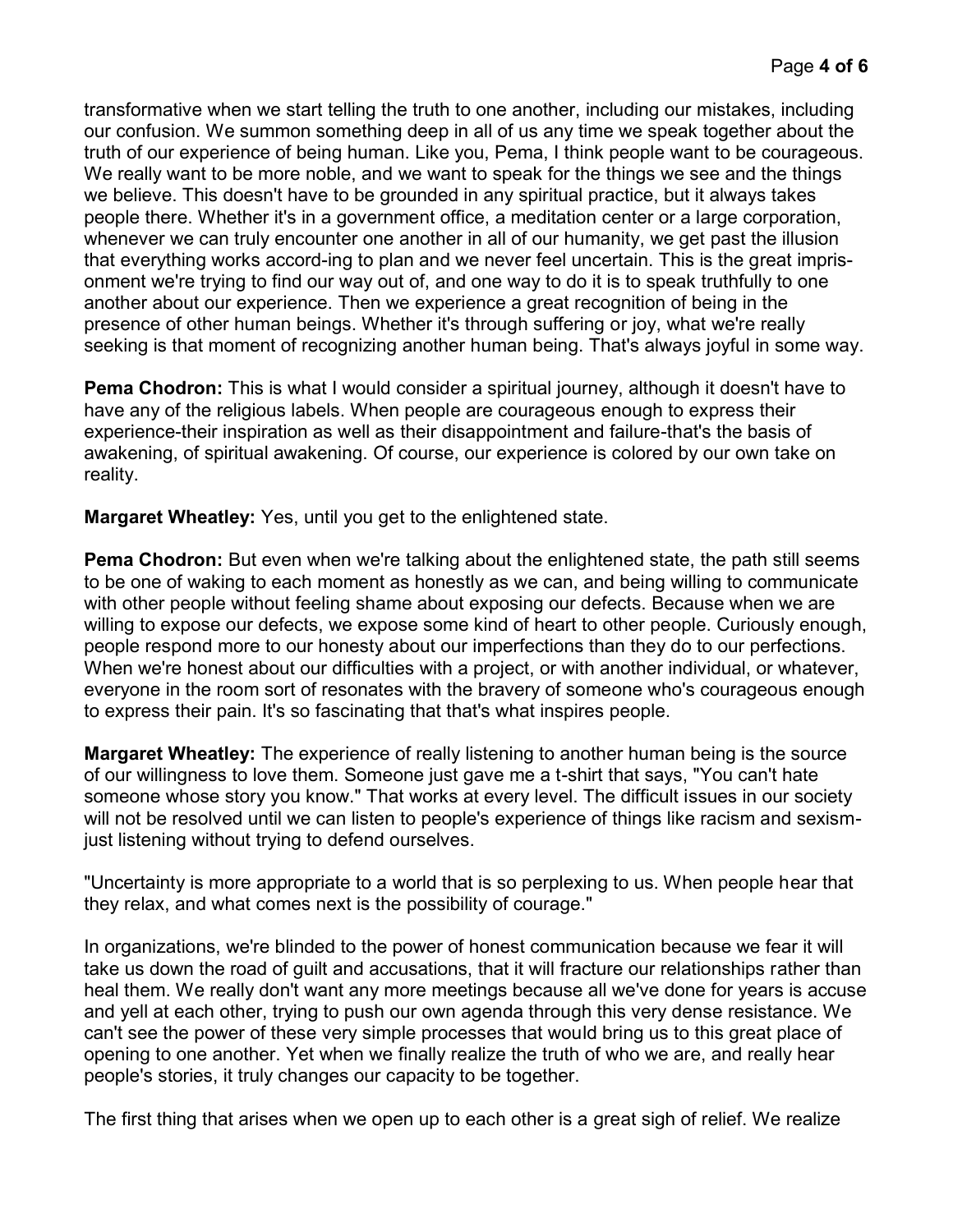that we're not the only one who feels bewildered. When we hear that nobody knows the answer any more, that none of the old ways work, that we don't know what the new way is, then confusion has a higher value than certainty. Uncertainty is more appropriate to a world that is so perplexing to us. When people hear that, they relax

**Pema Chodron:** Because that's their experience.

**Margaret Wheatley:** That's their experience, so they feel confirmed. And what comes next is the possibility of courage. Instead of blaming ourselves because we're the only one who doesn't get it, we realize we're all dwelling in the confusion of modern-day life. I certainly see this in myself-I am able to trust myself more because I've had the recognition that what's called for is simply to notice how confusing and chaotic life is.

That allows the really big questions to surface. People everywhere are asking profoundly spiritual questions-about being together more with other human beings, about their lives having meaning beyond the criteria we've been given of success, money and material goods.

"We have to realize that we're not going to gain sanction from our present institutions. That's why courage is even more required. We're actually being quite revolutionary here."

I feel these questions arising from the planet in many different places as we come to the end of a world view that has led us into a particularly vacuous place. It is a world view that has kept us apart, and I'm beginning to think that how we can come together as human beings is the real question we face. In the program I took with you, Pema, you said that the root of suffering is the illusion of our separateness. That we've forgotten that we're all interrelated.

I do feel that's the root of suffering in this culture. This culture has torn us apart from one another and only supported us in our individual quests for things that are not in themselves satisfying. We're coming to the end of that now. We're realizing how empty we are, and I think we have courage to understand how far we've drifted from who we are as human beings, and to realize we can learn again how to be together.

In fact, a lot of people do know how to be together, but it's a skill that hasn't been considered important or given any status in our society. It's actually been dismissed as insignificant and soft and fuzzy. So courage is what we need, and the source of that courage is recognizing that the questions, doubts and desires that move in me move in everyone else as well.

**Pema Chodron:** When I think about the kind of teaching you're giving, Meg, and the Buddhist and Shambhala teachings I've been privileged to receive, I realize that if we look back--I'm sixty-three, so let's say sixty-three years ago--there were only a few people who would have been able to hear these teachings. Most people would have thought them strange and been in no way attracted to them.

Now we're seeing a vast audience of people from all backgrounds who are hungry for these kinds of teachings. The curious inspiration for this is recognition of how unpredictable our future is, which is actually encouraging courage. Something like the Y2K bug has people everywhere talking about how the future is totally unpredictable, and many of them are hearing the teaching of moving towards what scares us, of not being afraid of unpredictability. In fact,